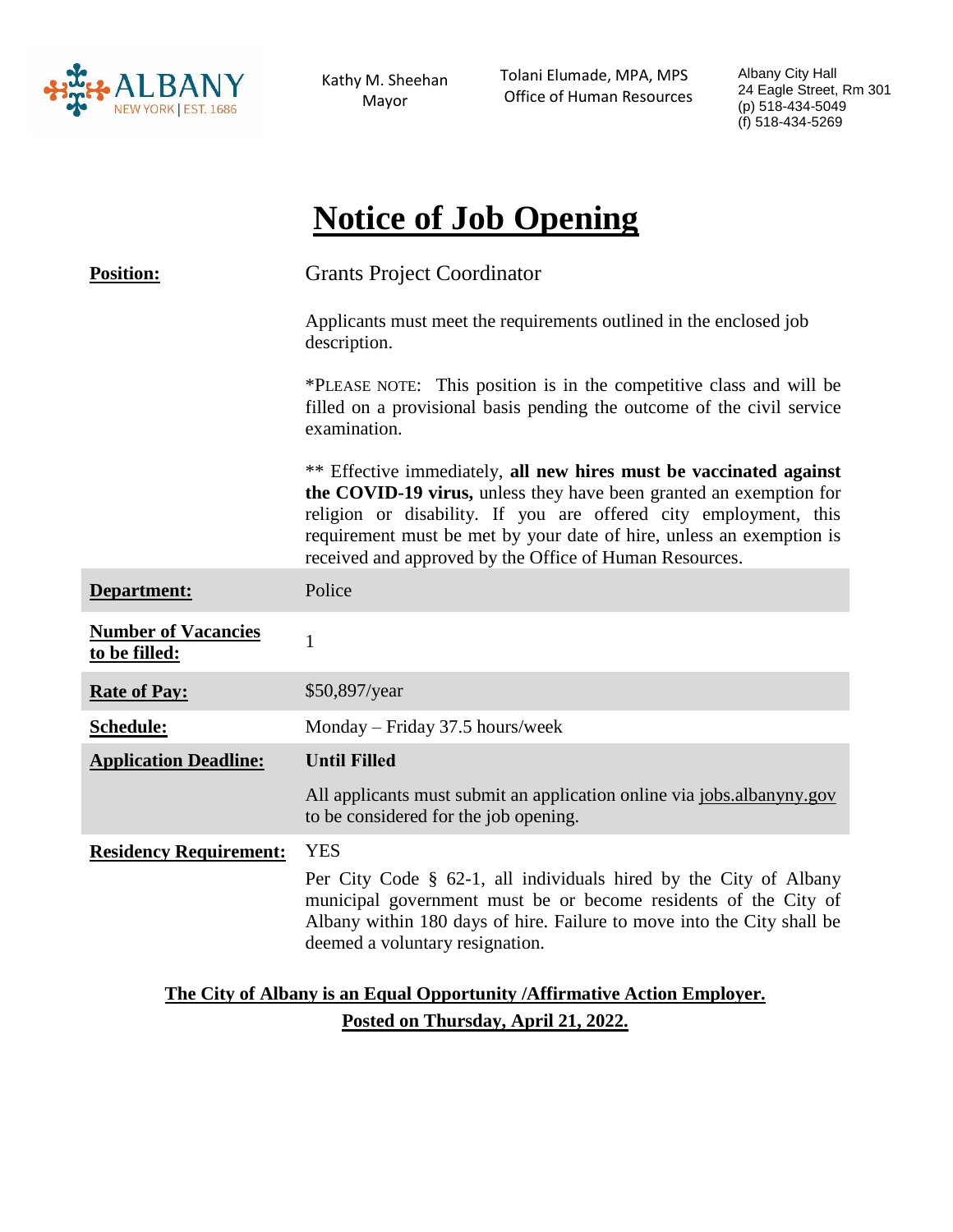# **GRANTS PROJECT COORDINATOR**

**DISTINGUISHING FEATURES OF THE CLASS:** This is responsible technical work coordinating and managing the daily operations of a grants development/management function. The incumbent provides technical assistance to staff in the areas of grant identification and preparation. Direct communication with departments and vendors is necessary to ensure project objectives are met. The incumbent reports directly to the department head or designee.

# **TYPICAL WORK ACTIVITIES**: (Illustrative Only)

- Identifies grant sources;
- Interprets grant rules and regulations and monitors grant development to ensure compliance;
- Coordinates timetables, meetings, input and deadlines to expedite timely grant submission;
- Provides technical assistance to administrators and Shared Decision Making (SDM) teams on grant sources and subsequent grant preparation;
- Acts as liaison for state, federal and foundation funding sources;
- Develops project management plans and documents to coordinate the tasks of the assigned project team;
- Participates in reviewing project proposals;
- Determines project start and end dates;
- Establishes milestones within the project schedule;
- Interacts with internal and external stakeholders;
- Evaluates project objectives including budget, timeline, and scope of project;
- Develops and implements project management processes and policies;
- Identifies and monitors potential impact of project risk;
- Prepares project close processes;
- Assists in training staff in grants development by conducting seminars, workshops and providing on-the-job training;
- Assists in budget preparation for grant components;
- Assists in developing reports and other documents required by funding agencies;
- Enters and retrieves information in an automated information system;
- Performs related work as required.

## **FULL PERFORMANCE KNOWLEDGE, SKILLS, ABILITIES AND PERSONAL CHARACTERISTICS**:

- Thorough knowledge of federal, state and local policies, laws and regulations pertaining to grants;
- Thorough knowledge of grant development and proposal writing;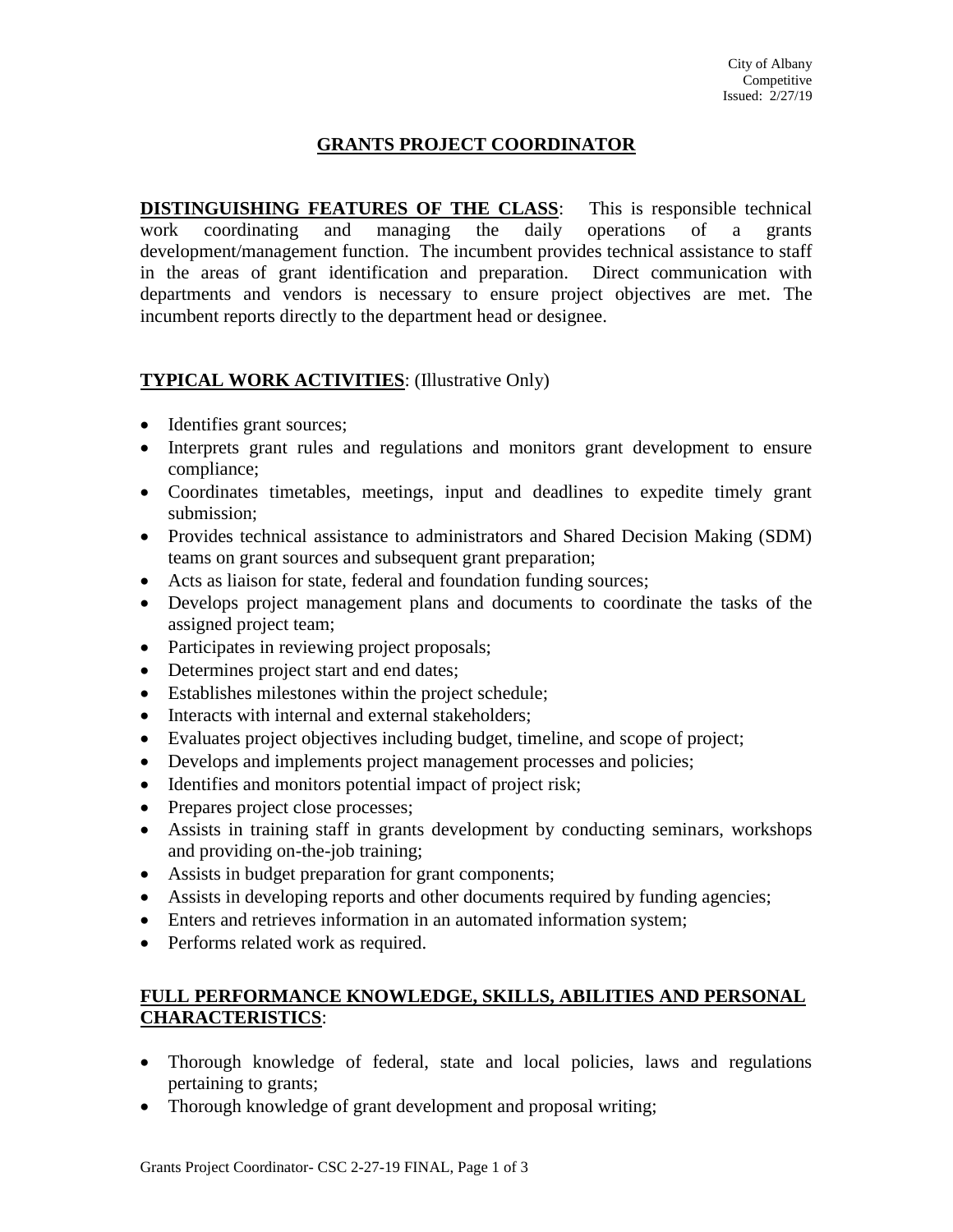- Good training, experience and skills in project management;
- Good knowledge of federal, state and foundation funding sources;
- Good knowledge of personal computers and office equipment;
- Good knowledge of appropriation determinations and allocations;
- Ability to act as liaison with representatives of various funding sources;
- Ability to understand, identify and apply project management tools and techniques to each project phase;
- Ability to interact tactfully and effectively with administrative officers and employees;
- Ability to construct and conduct a variety of training tools with regard to grant development;
- Ability to perform research;
- Ability to coordinate and monitor grant proposal development;
- Ability to compile quantitative and narrative reports;
- Mathematical ability;
- Ability to communicate effectively both orally and in writing;
- Initiative;
- Physical condition commensurate with the demands of the position.

### **MINIMUM QUALIFICATIONS**: Either:

- a) Graduation from a regionally accredited or New York State registered college or university or one accredited by the New York State Board of Regents to grant degrees with a Bachelor's Degree and one (1) year of paid fulltime experience in a capacity involving grant writing/administration, project management, program administration or business administration/management; **OR**
- b) Graduation from a regionally accredited or New York State registered college or one accredited by the New York State Board of Regents to grant degrees with an Associate's Degree and three (3) years of paid fulltime experience in a capacity involving grant writing/administration, project management, program administration or business administration/management; **OR**
- c) Any equivalent combination of training and experience defined by the limits of (a) and (b) above.

### **NOTE:**

.

- Graduation from a regionally accredited or New York State registered college or university with a Master's Degree may be substituted for one year of qualifying experience.
- A valid NYS Driver's License is required at the time of appointment and for the duration of employment.